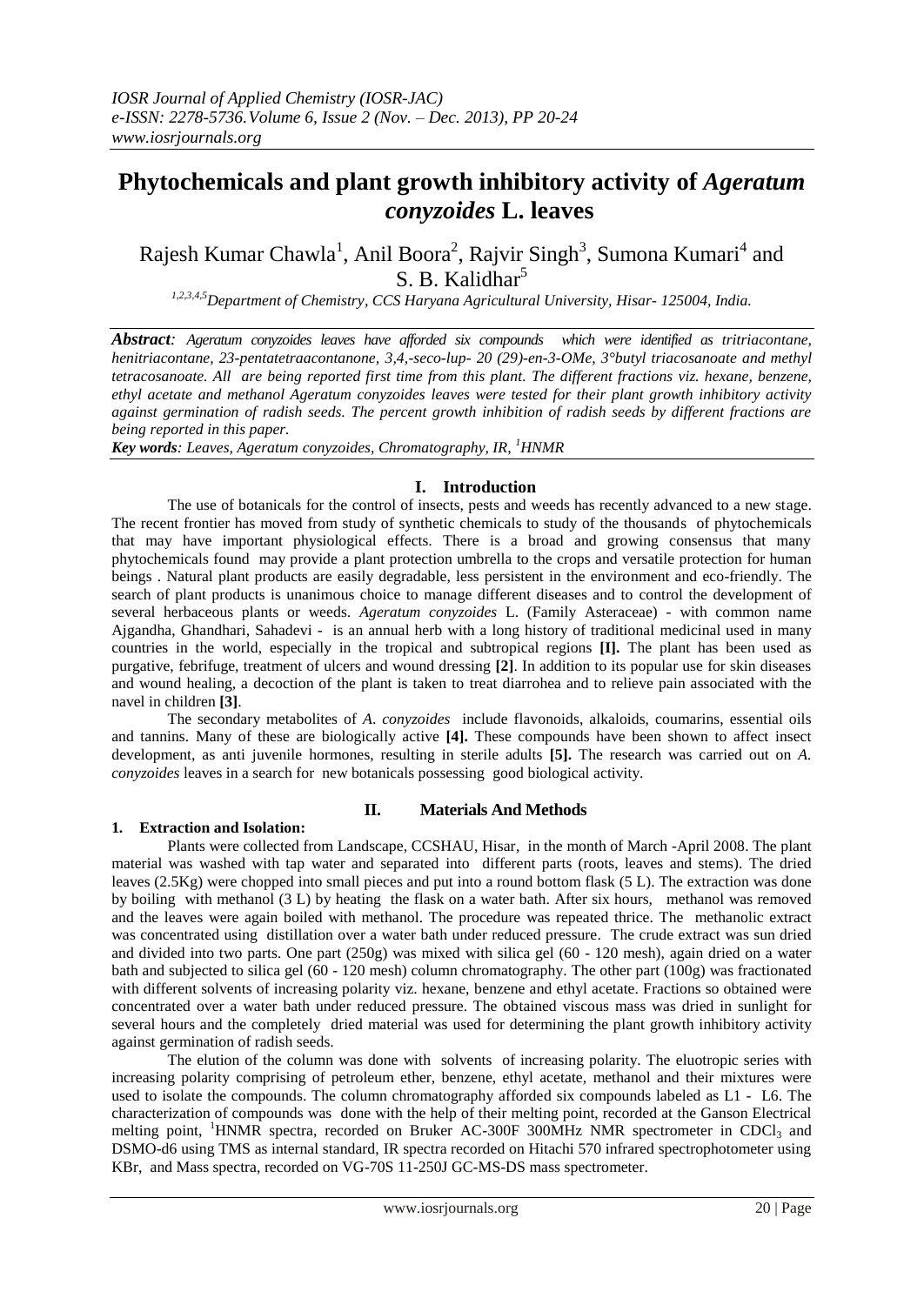# **2. Herbicidal Test**

The radish seeds ( *Raphanus sativus* L.), procured from Kishan Sewa Kendra, CCSHAU Hisar, were surface sterilized in 95% ethanol for 15 s. Ten seeds were sown in Petri plates of 90 mm diameter containing two layers of ordinary filter papers. Seven ml of test solutions of different fractions of varying concentrations (500, 1000, 2000 ppm) was poured in each Petri plate. The stock test solution was prepared by dissolving the desired amount of dried fraction in 1 ml of ethanol and then mixing with 30 ml of distilled water. The different concentrations of fraction were prepared from stock solution. A mixture of distilled water: ethanol (30:1, 7 ml) was taken as control. Three replicates of each concentration were taken. The radish seeds were allowed to germinate at the 25  $\degree$ C in the incubator with 12 h of photoperiod. After 120 h, the number of seeds germinated in each Petri plate was counted and percent seed germination inhibition values were calculated **[6]**.

# **III. Experimental Section**

# **Compound L1 (Tritriacontane, 1)**

The compound was obtained on elution with pure hexane, 25 mg, m.p. 71 °C (literature m.p. 71.8 °C) **[7]**. IR (KBr) ν max (cm-1 ):722, 802, 866, 1023, 1097, 1261, 1378, 1466, 2848, 2917; **<sup>1</sup>H-NMR (δ, CDCl3):** 1.12- 1.40 (62H, br, 31x -CH<sub>2</sub>-), 0.82 (6H, t, *J* 7.5 Hz, 2x -CH<sub>3</sub>); **MS (m/z, relative intensity):** 464 ((M<sup>+</sup>, 4.79), 436 (11.98), 414 (11.98), 412 (34.73) 408 (23.95), 380 (82.03), 352 (100), 330 (53.29), 202 (38.32), 174 (17.36).

## **Compound L2** (**Henitriacontane, 2)**

It was obtained on elution with pure hexane as white waxy solid, 20 mg, m.p. 70 °C, (literature m.p. 68 <sup>o</sup>C) [7]. It was crystallized out from benzene. IR (KBr) v  $_{\text{max}}$  (cm<sup>-1</sup>): 669, 760, 1021, 1096, 1215, 1260, 1377, 1464, 2849, 2917; **<sup>1</sup>H-NMR (δ, CDCl3)** : 1.22 -1.44 (58H, m, 29x -CH2-), 0.84 ( 6H, t, *J* 7.5 Hz, 2x -CH3); **MS**  (m/z, relative intensity);  $436 ((M^+, 3.38), 419 (12.57), 414 (19.16), 412 (59.88) 408 (31.14), 380 (73.65), 352)$ (96.41), 330 (100), 310 (7.78), 202 (15.57), 174 (20.36).

## **Compound L3 (23-Pentatetraacontanone, 3)**

The elution by benzene: hexane (1:9) afforded this compound as a white powder, 20 mg, m.p., 80 °C. IR (KBr) ν max (cm-1 ): 700, 799, 865, 1021, 1260, 1410, 1715, 2847, 2915, 2962; **<sup>1</sup>H-NMR (δ, CDCl3):** 2.35 (4H, t, *J* 7.0 Hz, 2x -CH2-CHO-), 1.54 (4H, m, 2x -**CH2**-CH2-CHO-), 1.20 (76H, br, 38x -CH2-), 0.78 ( 6H, t, *J* 7.0 Hz, 2x -CH3); **MS (m/z, relative intensity):**646 (M + ), 618, 582, 558, 542, 510, 482, 458 (6.59), 457 (17.96), 436 (8.98), 412 (18.56), 408 (31.14), 380 (84.43), 352 (100), 330 (39.52), 202 (23.95), 174 (26.95).

## **Compound L4 (3,4, -Seco-lup- 20 (29)-en-3-OMe, 4)**

The compound was obtained on elution with benzene: hexane (1:3), crystallized out from ethyl acetate, 25mg, m.p. 274 °C, (literature m. p. 275 °C) **[8]**. The Liebermann-Burchard reaction for this compound hinted the presence of terpenoid. IR (KBr)  $v_{\text{max}}$  (cm<sup>-1</sup>): 800, 1020, 1094, 1261, 1378, 1462, 1734, 2848, 2917, 2960; **<sup>1</sup>H-NMR (δ, CDCl3):** 4.60 (2H, m, H-20), 3.70 ( 3H, s,-O-CH3), 2.40 (2H, t, *J* 7.0 Hz, -CH2-CO-), 1.25-1.59  $(27H, m, 1x - CH_3, 9x - CH_2-, 6x > CH-, 0.78-1.02$  (18H, m, 6x -CH<sub>3</sub>); **MS (m/z, relative intensity):**456 (M<sup>+</sup>, 5.39), 419 (17.36), 414 (25.15), 412 (77.24), 380 (71.86), 352 (100), 330 (44.91), 296 (13.77), 202 (19.16).

## **Compound L5 (3° Butyl triacosanoate, 5)**

It was obtained on elution with benzene-hexane (1:3) and crystallized out in acetone, 24 mg, m.p. 80 <sup>o</sup>C. IR (KBr) ν <sub>max</sub> (cm<sup>-1</sup>): 702, 800, 864, 1020, 1092, 1260, 1413, 1462, 1734, 2847, 2915: <sup>1</sup>**H-NMR (δ, CDCl3):** 0.80 - 2.00 (51H, m, 21x -CH2-, 3x -CH3), 0.88 (3H, t, *J* 7.0 Hz, 1x -CH3); **MS (m/z, relative intensity):** 412 (M<sup>+</sup>, 4.78), 408 (80.24), 380 (81.44), 352 (100), 330 (56.89), 300 (10.18), 202 (22.15), 174 (20.96).

#### **Compound L6 (Methyltetracosanoate, 6)**

The compound was obtained on elution with pure benzene and crystallized out in methanol, 24 mg, m.p. 57 °C, (literature m.p. 59.5 °C) [7]. IR (KBr) ν <sub>max</sub> (cm<sup>-1</sup>): 722, 802, 1063, 1261, 1466, 1733, 2848, 2918: **<sup>1</sup>H-NMR (δ, CDCl<sub>3</sub>):** 3.50 (3H, s, -COOCH<sub>3</sub>), 2.20 (2H, br, -CH<sub>2</sub>-CH<sub>2</sub>COOMe), 1.24-2.00 (40H, m, 20x -CH<sub>2</sub>-), 0.86 (3H, t, *J* 7.5 Hz, 1x -CH<sub>3</sub>); **MS** (m/z, relative intensity): 382 (M<sup>+</sup>), 174 (50.90), 202 (20.36), 214 (9.58), 295 (8.89), 353 (50.90), 381 (41.32).

## **IV. Result And Discussion**

**Compound L1 (Tritriacontane, 1)** The compound was afforded on elution with pure hexane as waxy solid, 20 mg, m.p. 71  $^{\circ}$ C (literature m.p. 71.8 <sup>o</sup>C) [7]. The IR of the compound indicated the absence of functional groups like CO and OH. The MS of the compound showed its molecular weight to be 464 and the molecular formula to be  $C_{33}H_{68}$ . The <sup>1</sup>H NMR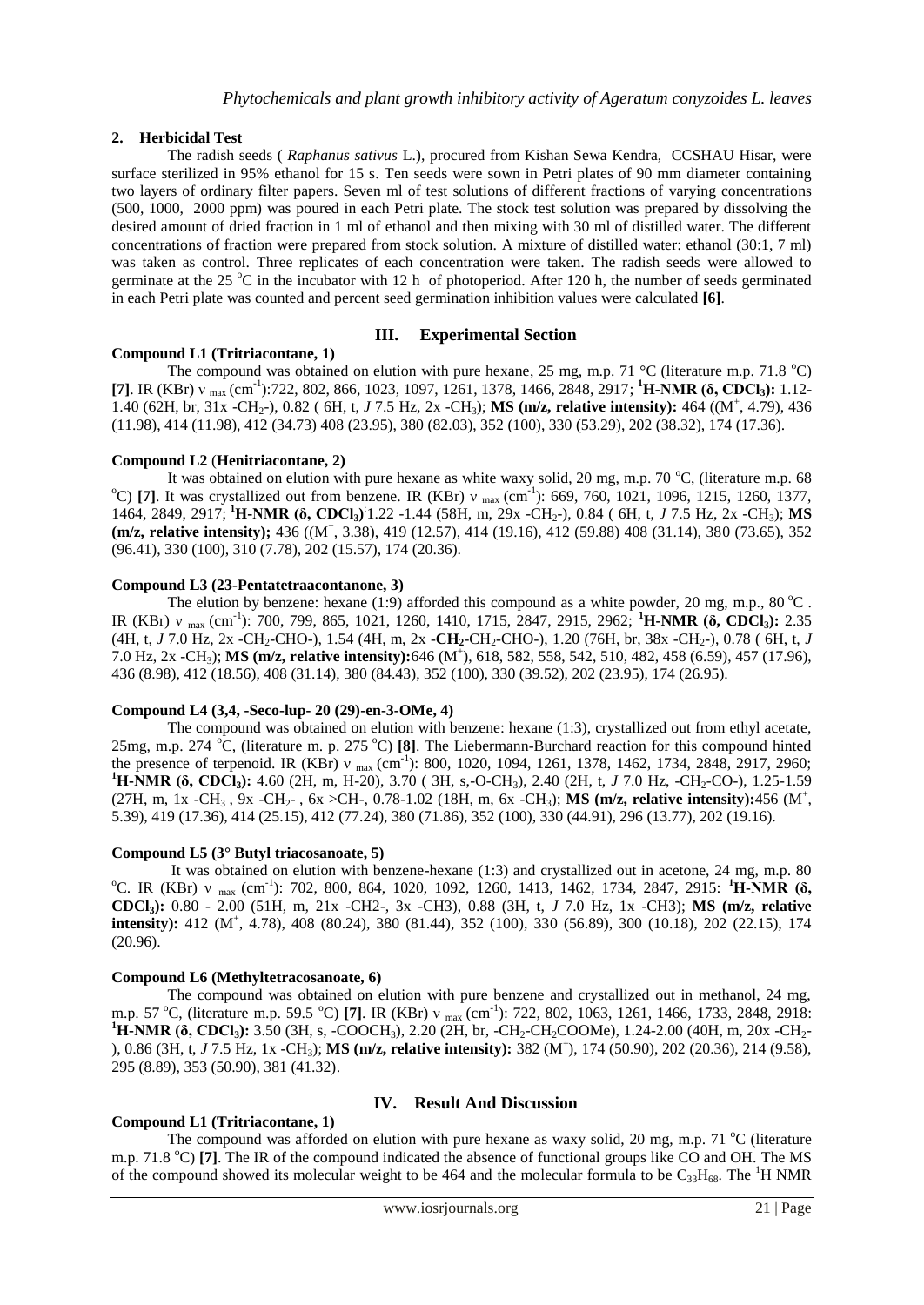of the compound in CDCl<sub>3</sub> showed a triplet (*J* 7.5 Hz) at  $\delta$  0.82, integrating to six protons, which could be due to two terminal methyls. A multiple was observed in the range  $\delta$  1.12-1.40, for sixty two protons, which represented thirty one methylenes. This data hinted the compound to be tritriacontane. There is an identity between observed data and literature data **[7]** for tritriacontane. The compound L1 was therefore confirmed to be tritriacontane (1). This is the first report of characterization and isolation of tritriacontane from *A. conyzoides* leaves.

#### **CH3-(CH2)31-CH<sup>3</sup> 1.**

#### **Compound L2 (Henitriacontane, 2)**

The compound was afforded on elution with pure hexane as waxy solid, 20 mg, m.p. 70  $^{\circ}$ C (literature m.p. 68 <sup>o</sup>C) [7]. The IR of the compound indicated the absence of functional groups like CO and OH. The MS of the compound showed its molecular weight to be 436 and the molecular formula to be  $C_3H_{64}$ . The <sup>1</sup>H NMR of the compound in CDCl<sub>3</sub> showed a triplet (*J* 7.5 Hz) at  $\delta$  0.84, integrating to six protons, which could be due to two terminal methyls. A multiple was observed in the range  $\delta$  1.22-1.44, for fifty eight protons, which represented twenty nine methylenes. This data hinted the compound to be henitriacontane. There is an identity between observed data and literature data for henitriacontane The compound L2 was therefore confirmed to be henitriacontane (2). This is the first report of characterization and isolation of henitriacontane from *A. conyzoides* leaves.

#### **CH3-(CH2)29-CH<sup>3</sup> 2.**

#### **Compound L3 (23-Pentatetraacontanone, 3)**

The compound was eluted with ethyl acetate : benzene  $(1:19)$  as white powder 20 mg, m.p. 80 °C. The IR spectrum of the compound showed the presence of a carbonyl group  $(1715 \text{ cm}^{-1})$ . The M<sup>+</sup> (646) of the compound was observed that is the molecular mass of the compound. The  ${}^{1}H\text{-NMR}$  of the compound in CDCl<sub>3</sub>, showed no signal in the aromatic region indicating the alphabetic nature of the compound. A triplet  $(J7.0 \text{ Hz})$  at  $\delta$ 2..35, for four protons could be due to methylenes  $\alpha$  to keto group. A multiplet at  $\delta$  1.54, indicating four protons, was attributable to methylenes β to keto group. A broad signal at δ 1.20, representing seventy-six protons, was assigned to thirtyeight methylenes. A triplet ( $J$  7.0 Hz) centered at  $\delta$  0.78, integrating to six protons, was assigned to an aliphatic terminal methyl group. Thus the compound could be characterized as 23-Pentatetraacontanone (3). The MS fragmentation pattern lends further support to the proposed structure. A comparison of data on this compound, P with the literature data for 23- Pentatetraacontanone **[9]**, confirmed that identity of the compound as 23-Pentatetraacontanone (3). The compound is first reported from this plant.

$$
H_3C
$$
— $(CH_2)_{19}$ — $CH_2$ — $CH_2$   
\n $H_3C$ — $(CH_2)_{19}$ — $CH_2$ — $CH_2$ — $CH_2$ — $CH_2$ 

#### **3**

#### **Compound L4 (3,4, -Seco-lup- 20 (29)-en-3-OMe, 4)**

The compound was obtained on elution with benzene: hexane (1:3), crystallized out from ethyl acetate, 25 mg, m.p. 274 <sup>o</sup>C, (literature m. p. 274 <sup>o</sup>C) [8]. The Librman-Burchard reaction for this compound gives brown colour, hinted the presence of terpenoid. The IR of the compound indicated the presence of -CO- group (1734 cm<sup>-1</sup>). The GC-MS of the compound suggested its molecular mass to be  $(456)$ . The <sup>1</sup>H-NMR of compound in CDCl<sub>3</sub> showed a multiplet for two olefinic protons at  $\delta$  4.60. A singlet for three protons was observed at  $\delta$  3.70 which could be due to -OCH<sub>3</sub> group. There was a triplet for two protons at  $\delta$  2.40 which could be due to a methylene α to -CO- group. There was a multiplet in the range  $δ$  1.25- $δ$  1.59 for twenty seven protons could be due to one methyl, nine methylenes and six methaine. A multiplet in the range δ0.78-1.02 for18 protons represented 6 methyls. This data suggested the compound L4 to be (3,4, -Seco-lup- 20 (29)-en-3- OMe) (4).

There was a complete consistency in the observed data for compound L4 with literature data for Compound (3,4, -Seco-lup- 20 (29) -en-3-OMe) confirming the identities of the former to be the later.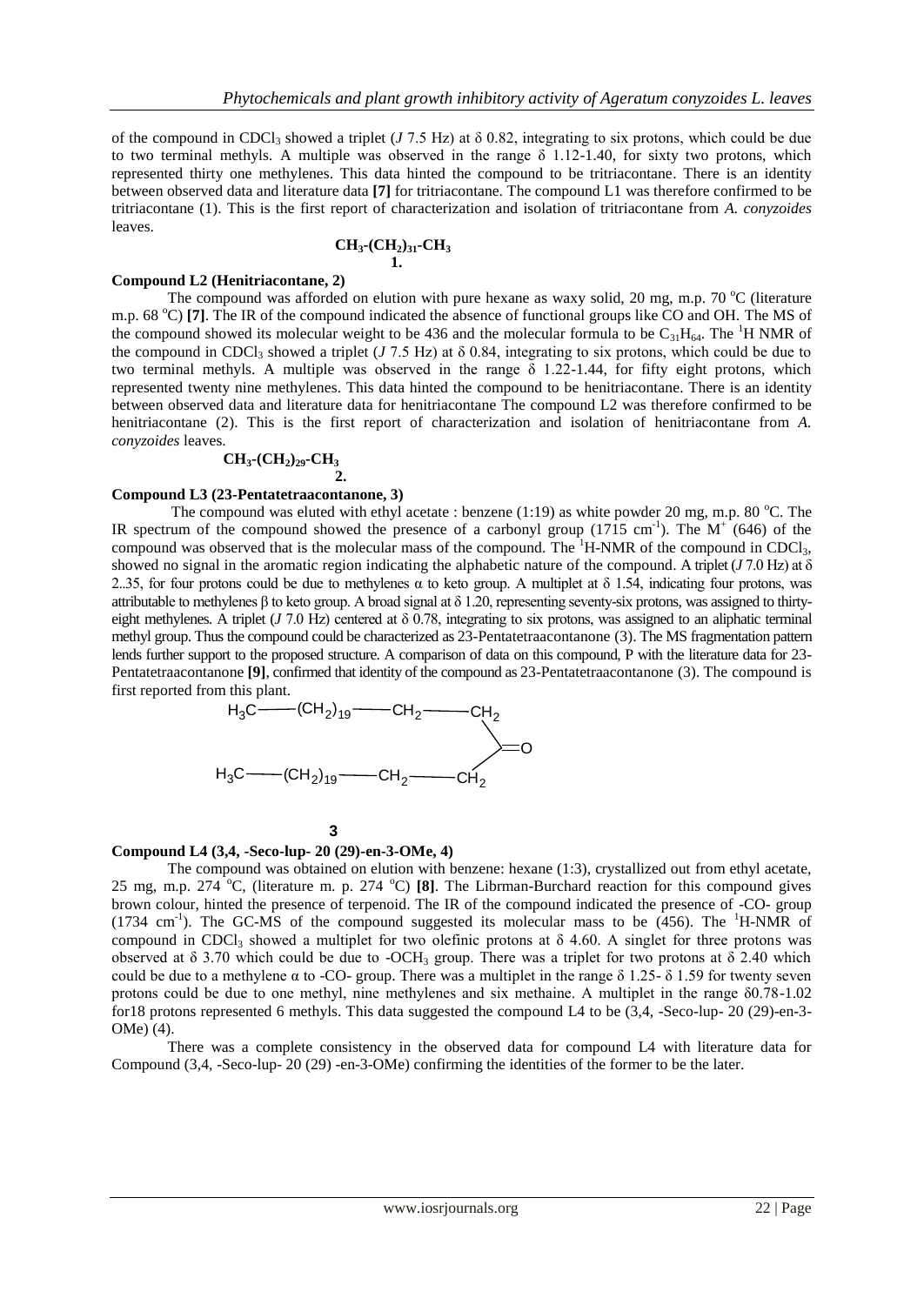

#### **Compound L5 (3° Butyl triacosanoate, 5)**

It was obtained on elution with benzene : hexane (1:3) as waxy solid, 24 mg. It crystallized out from benzene as a white solid, m.p. 80 °C. The IR of the compound indicated the presence of CO group (1734 cm<sup>-1</sup>). The M<sup>+</sup>(410) of the compound was not observed but M<sup>+</sup> +2 (412) was observed. The elemental analysis of the compound also suggested its molecular mass (410) and molecular formula  $C_{27}H_{54}O_2$ . The <sup>1</sup>H NMR of the compound in CDCl<sub>3</sub> depicted a multiplet at the range  $\delta$  0.80-2.00, integrating fifty-one protons, indicating the presence of three methyl groups attached to 3° carbon and twenty-one methylene. A triplet (*J* 7.5 Hz) was observed at δ 0.88, integrating to three protons, hinting a terminal methyl group. This data suggested the compound to be 3° Butyl triacosanoate (5). After a survey of the literature it was reveled that this is a hitherto unreported compound.



#### **Compound L6 (Methyltetracosanoate, 6)**

This compound was obtained on elution with benzene: hexane (1:1). It crystallized out from methanol as a white solid, m.p. 57  $^{\circ}$ C, (literature m.p. 59.5  $^{\circ}$ C) [7], 24mg. The IR of the compound indicated the presence CO group (1733 cm<sup>-1</sup>). The MS of the compound suggested its molecular mass to be 382 and the molecular formula to be  $C_{25}$  H<sub>50</sub> O<sub>2</sub>. The <sup>1</sup>H NMR of the compound in CDCl<sub>3</sub> depicted a singlet at  $\delta$  3.50, integrating to three protons, indicating the presence of an -OMe group. There was a broad signal at  $\delta$  2.20, integrating to two protons, hinting a methylene group α to a carbonyl group. There was a multiplet in the range of δ 1.24-2.00 for forty two protons, representing twenty one methylenes. A triplet (*J* 7.5 Hz) was observed at δ 0.86, integrating to three protons, hinting a terminal methyl group. This data suggested the compound to be methyl tetracosanoate. A comparison of the data of the compound L6 with the literature data **[7]**, for methyl tetracosanoate, confirmed the identity of the compound as methyl tetracosanoate (6). It is the first report of characterization and isolation methyl tetracosanoate from *A. conyzoides* leaves.

$$
CH_3\text{-}(CH_2)_{21}\text{-}CH_2COOCH_3
$$

# **6.**

# **PLANT GROWTH INHIBITORY ACTIVITY**

The Methanolic extract and four different fractions (hexane, benzene, ethyl acetate and methanol) of the leaves of *A. conyzoides* were tested for their plant growth inhibitory activity against the germination of seeds of radish at 100, 500, 1000, 1500 and 2000 µg / ml concentrations. The data - presented in Table 1 - revealed that maximum inhibition i.e. 60 % was shown by methanolic extract followed by hexane fraction i.e. 50 % at 2000 µg/ml. The benzene, ethyl acetate and methanol fractions showed maximum inhibition of seeds germination i.e.10 %, 23.4 %, and 13.4 % at 2000  $\mu$ g / ml. The seeds of radish were found sensitive to germinate at 2000 µg / ml concentration of methanolic extract followed by the hexane fraction of the leaves. The seeds were also found sensitive to germinate at 1500 µg / ml concentrations of hexane, ethyl acetate and methanol fractions of leaves.